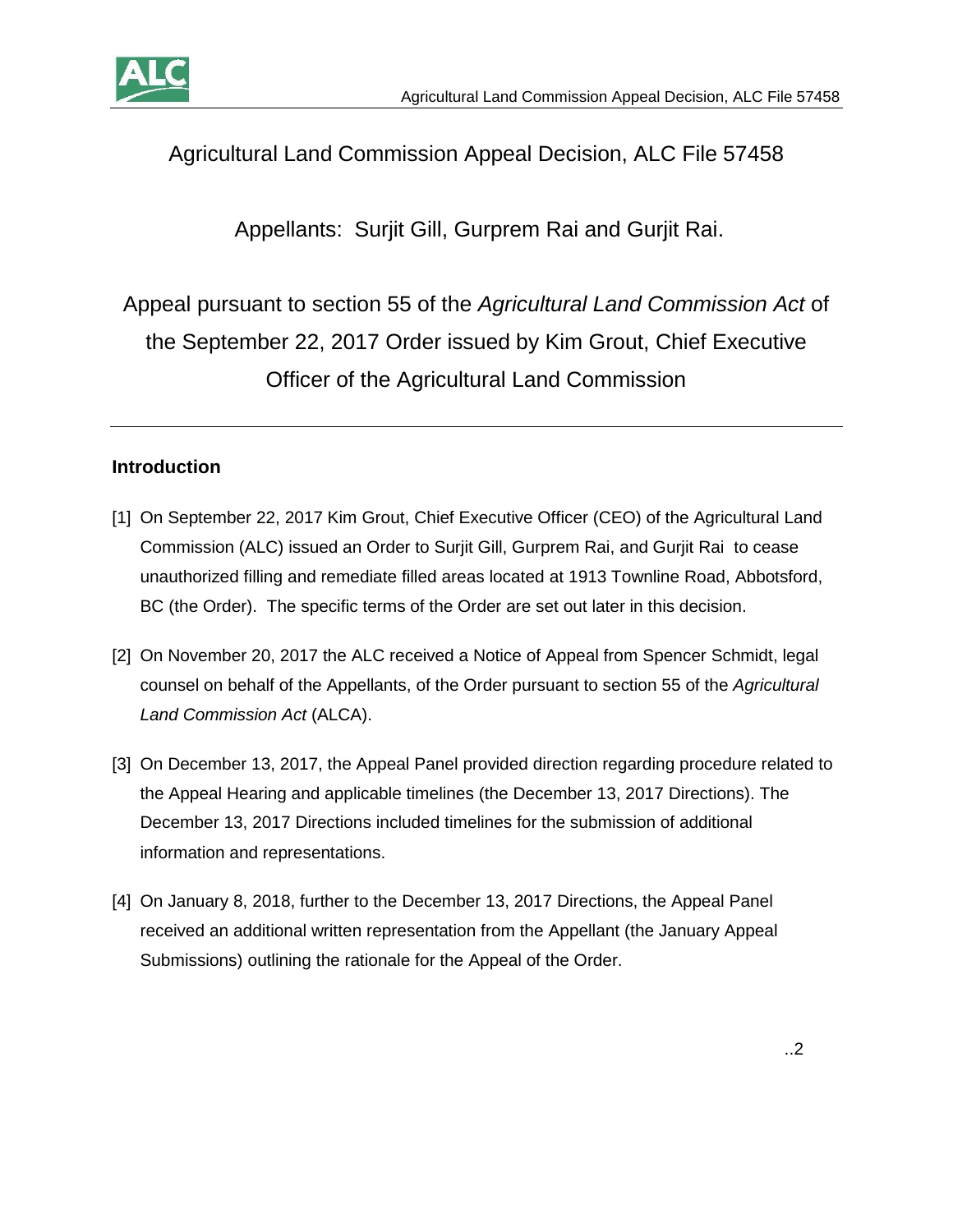

[5] The appeal process included an oral hearing heard by the Appeal Panel. The oral hearing occurred on February 8, 2018 at the ALC Offices located in Burnaby, BC (the Oral Hearing). The Appeal Panel consisted of Frank Leonard (ALC Chair) and ALC Vice Chairs Richard Mumford, Gerry Zimmermann, Linda Michaluk, Dave Zehnder, and Dave Merz.

#### **Background**

[6] The Order relates to a property located at 1913 Townline Road, Abbotsford, BC (the Property). The legal description of the Property is:

Parcel Identifier: 001-298-909 Lot "N", Section 13, Township 13, New Westminster District Plan 21316

- [7] The Property is 2 ha and is located within a designated agricultural land reserve (ALR) as defined in section 1 of the ALCA.
- [8] The involvement of Compliance and Enforcement (C&E) staff of the ALC with the Property began in June 16, 2017 (the following are timeline highlights).
	- On June 16, 2017 a complaint was received from a member of the public that topsoil was being stripped, the ground compacted and acres of gravel were being spread at 1895 Townline Road.
	- An August 4, 2017 site inspection undertaken by ALC Compliance and Enforcement Officer David Assels revealed that soil removal and deposition of fill had taken place on both 1895 Townline Road and the adjoining 1913 Townline Road.
	- Stop Work Orders were issued on August 8 and August 9, 2017. Additionally, owners of both properties were issued Notices of Contravention requesting the following information:
		- o The total volume of soil removed from the property.
		- o The total volume of material brought into the property.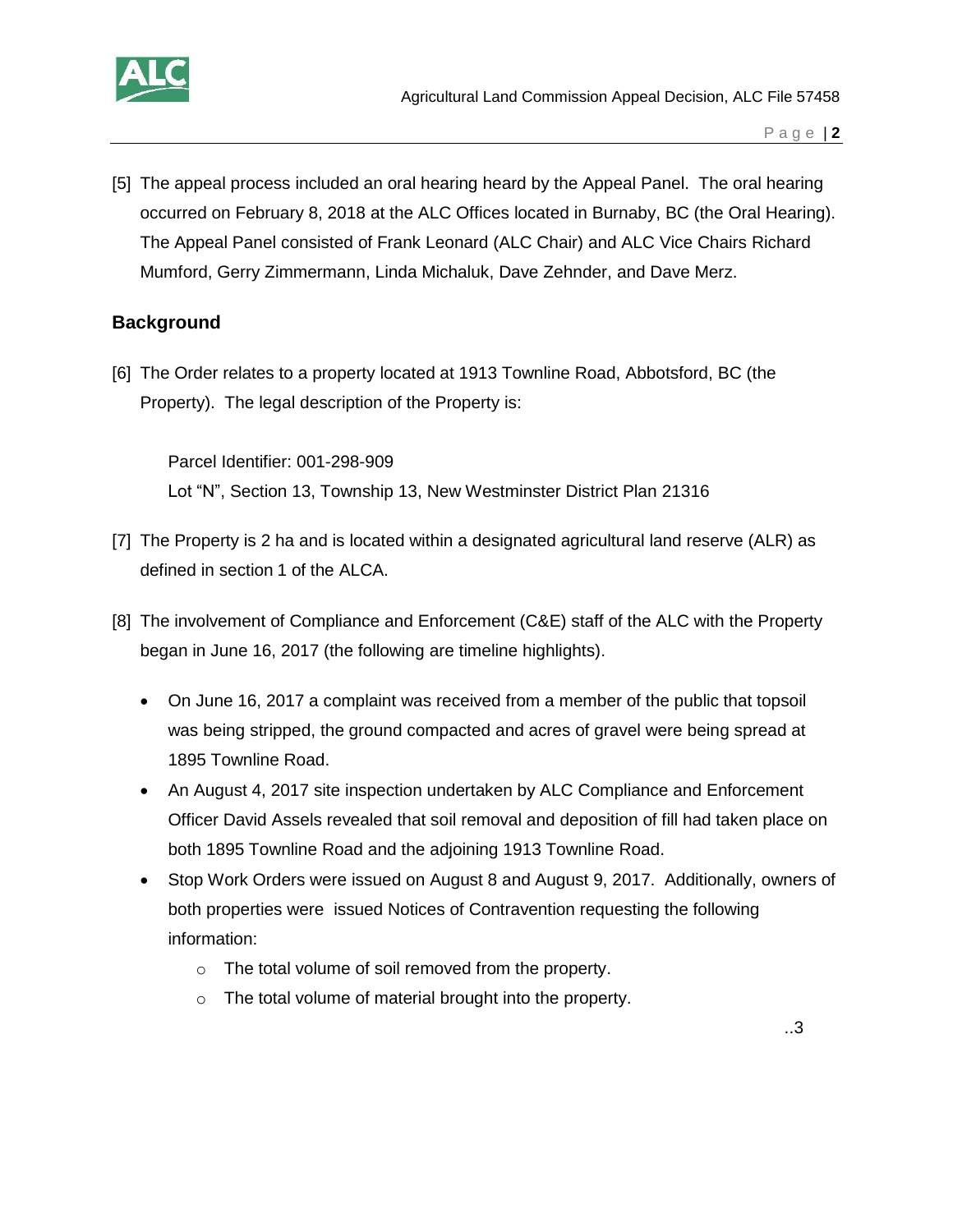

- o Any and all invoices/load slips related to the Fill Project.
- $\circ$  The contact information of all contractors/agents Qualified Professional involved in the Fill Project.
- $\circ$  Any reports completed by a qualified professional that related to the Fill Project.
- On August 15, 2017 the owners of 1913 Townline Road responded through Parminder Singh (Khalon Law Office). Mr Singh stated that the gravel was deposited for access to the Property and the storage of agricultural equipment to be used on another 16 ha parcel. Mr Singh denied that any soil was removed from the Property.
- An Abbotsford soil deposit form was provided indicating that 320 cubic meters of material was deposited over 0.8 ha of the 2 ha by ASARA Construction.
- On September 22, 2017 the CEO of the ALC issued the Order requiring the removal of the unauthorized fill and that the subsequent remediation of the Property must be overseen by a Qualified Environmental Professional (QEP).
- On November 20, 2017, the Appellants submitted a Notice of Appeal of the Order.
- On February 8, 2018 the Appeal Panel conducted the Oral Hearing.

#### **The Order**

- [9] Among the various materials the Appeal Panel had before it is a copy of the Order together with the documents referenced therein. These documents comprised the "ALC Documents Package" to which the Appellants were provided electronic access on December 13, 2017 as part of this Appeal.
- [10] On September 22, 2017 the CEO issued the following Order:

"For the aforementioned reasons, *pursuant to Section 52(1) of the Act as Chief Executive Officer of the Commission I hereby Order Surjit Gill, Gurprem Rai and Gurjit Rai and their agents, representatives, employees and any other person acting on their behalf, to remove all fill, including, but not limited to any material brought on land in the Agricultural Land Reserve other than materials exempted by Regulation.*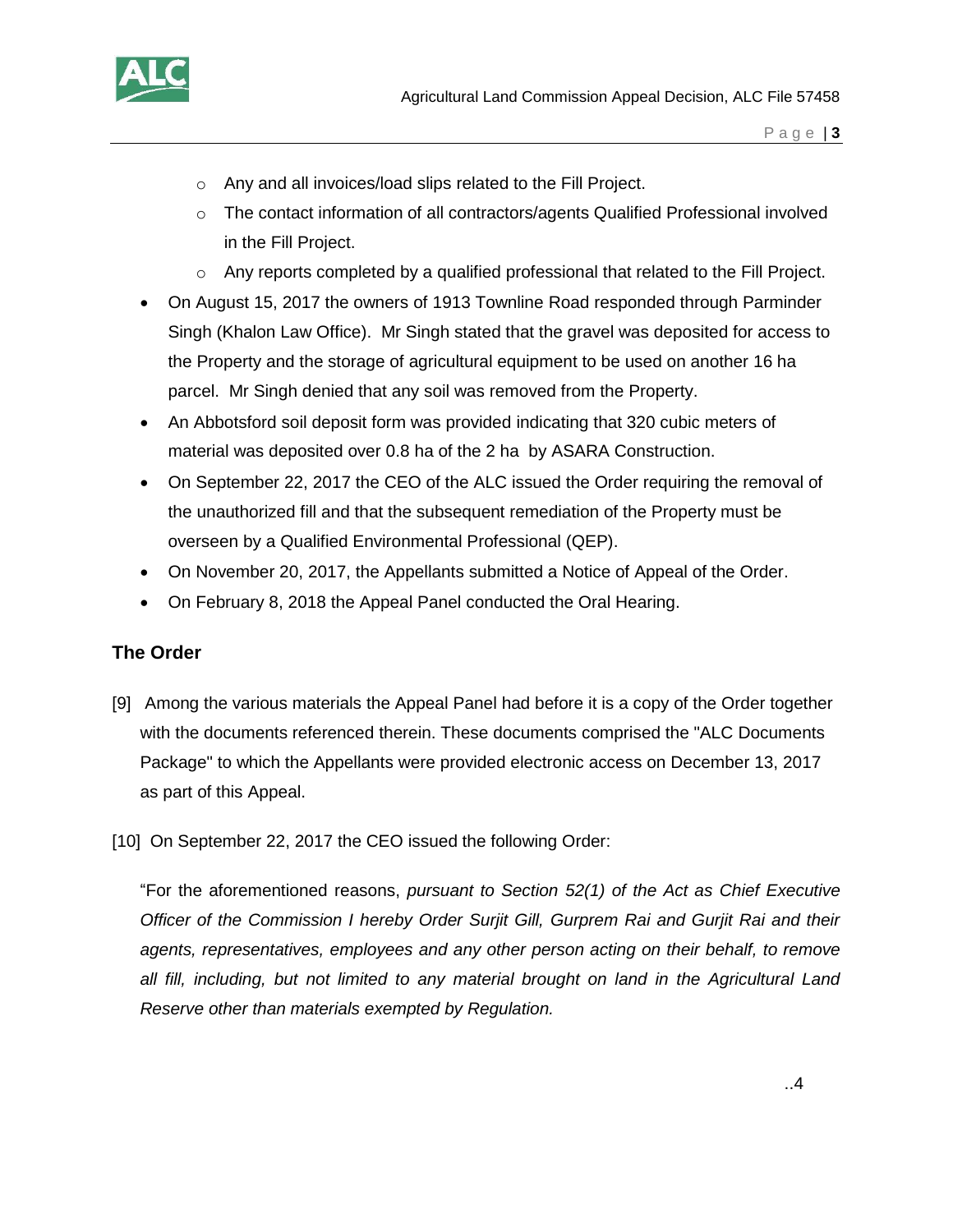

P a g e | **4**

*In addition the Property must be remediated to ensure that soil agricultural capability is similar to or better than before the fill was imported onto the Property:*

*The above requirements must be completed by December 15, 2017, unless prior to that time, I agree in writing to vary this remediation order."* 

### **Notice of Appeal**

[11] Section 55(1) of the ALCA permits an appeal from certain specified orders, including an order made under sections 50 and 52 of the ALCA. Section 55(1) states as follows:

> *A person who is the subject of a determination, a decision, an order or a penalty under section 50, 52 or 54 (I) may appeal the determination, decision, order or penalty to the commission by serving the commission with a notice of appeal.*

[12] On November 20, 2017 the ALC received a Notice of Appeal of the Order from the Appellants.

### **Written Evidence and Written Submissions**

- [13] The submissions included with the Notice of Appeal received November 20, 2017, and the January Appeal Submissions (together, the Appeal Submissions) submitted by Spencer Schmidt, the Appellants' counsel, included the following:
	- 1. The Appellants purchased the property in February 2016 and understood that the property to be subject to an application for exclusion by the City of Abbotsford.
	- 2. In anticipation of the exclusion the Appellants began to deposit gravel on the property. However, the Appellants did not remove any topsoil from the property. It is the understanding of the Appellants that the previous landowner may have cultivated turf on the property which may account for the current state of the topsoil.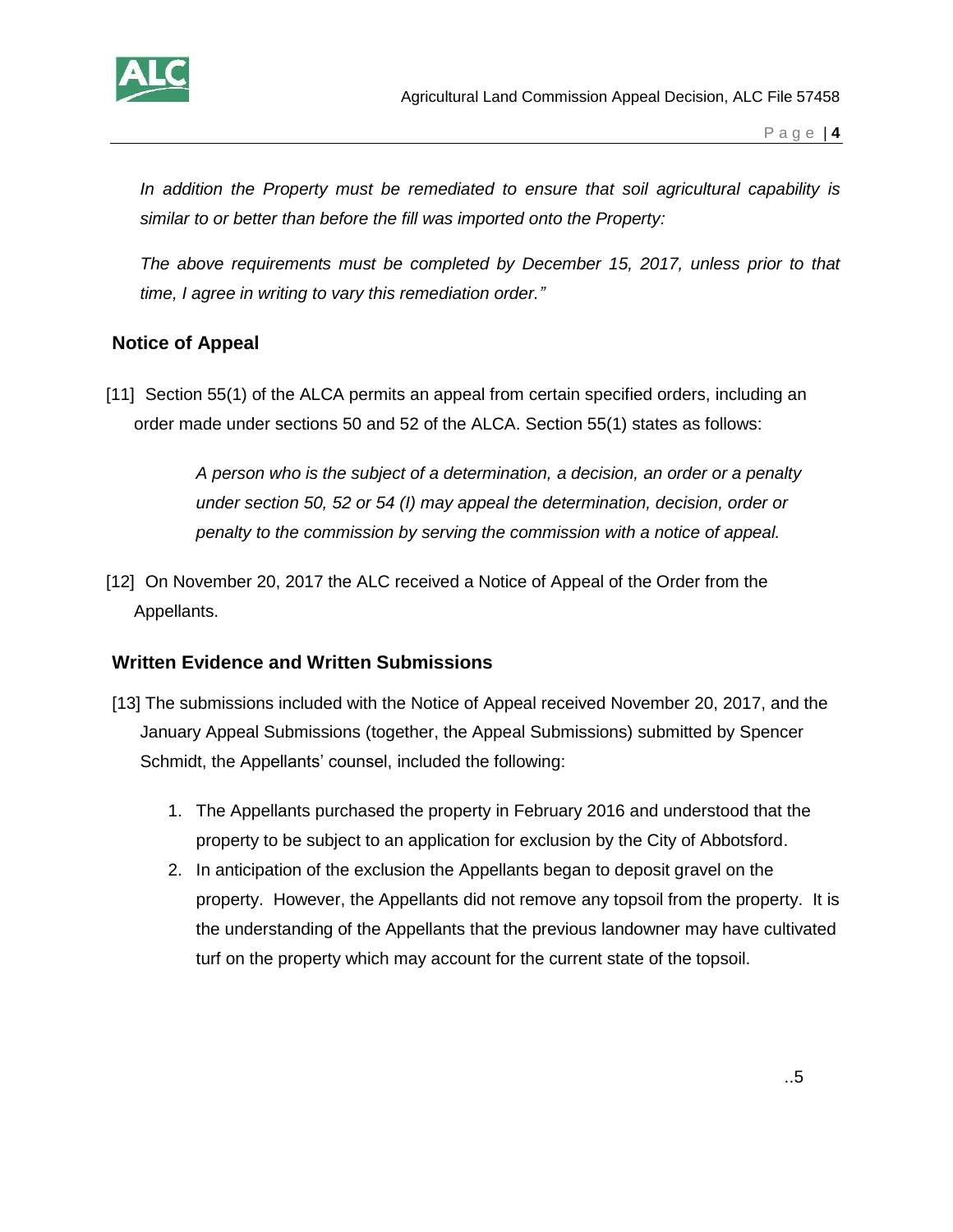

- 3. The Appellants were unaware that the City of Abbotsford exclusion application did not include their property in its final iteration. Evidence was provided in the form of media articles from the CBC and Abbotsford News which shows the Property was originally under consideration for exclusion.
- 4. Since the issuance of the Stop Work Order on August 8, 2017, no further fill has been deposited on the property.
- 5. The Appellants are in the process of applying for permission to deposit soil on the Property from both the ALC and the City of Abbotsford.
- 6. The Appellants have been confused throughout the process and are seeking professional assistance and advice. They are seeking the rescission of the Stop Work Order and Remediation Order, or alternately that the date for compliance be extended until the Appellant's application for a Placement of Fill Permit and non-farm use have been determined by the City and/or the ALC.

## **Oral Hearing**

- [14] The appeal process included the Oral Hearing which was held on February 8, 2018 at the ALC Offices at #133, 4940 Canada Way Burnaby, BC.
- [15] The individuals attending the Oral Hearing included Spencer Schmidt, and Surjit Singh Gill and Gurjit Singh Rai.
- [16] During the Oral Hearing, oral submissions were made by Spencer Schmidt pursuant to the Appeal Submissions of November 20, 2017 and January 8, 2018 (noted above).

### **Relief Requested on Appeal**

[17] Section 55(2) of the ALCA states:

*On an appeal under this section, the commission may (a) confirm or reverse the determination, decision, order or penalty, or (b) refer the matter, with or without directions, back to the person who made the initial determination, decision or order.*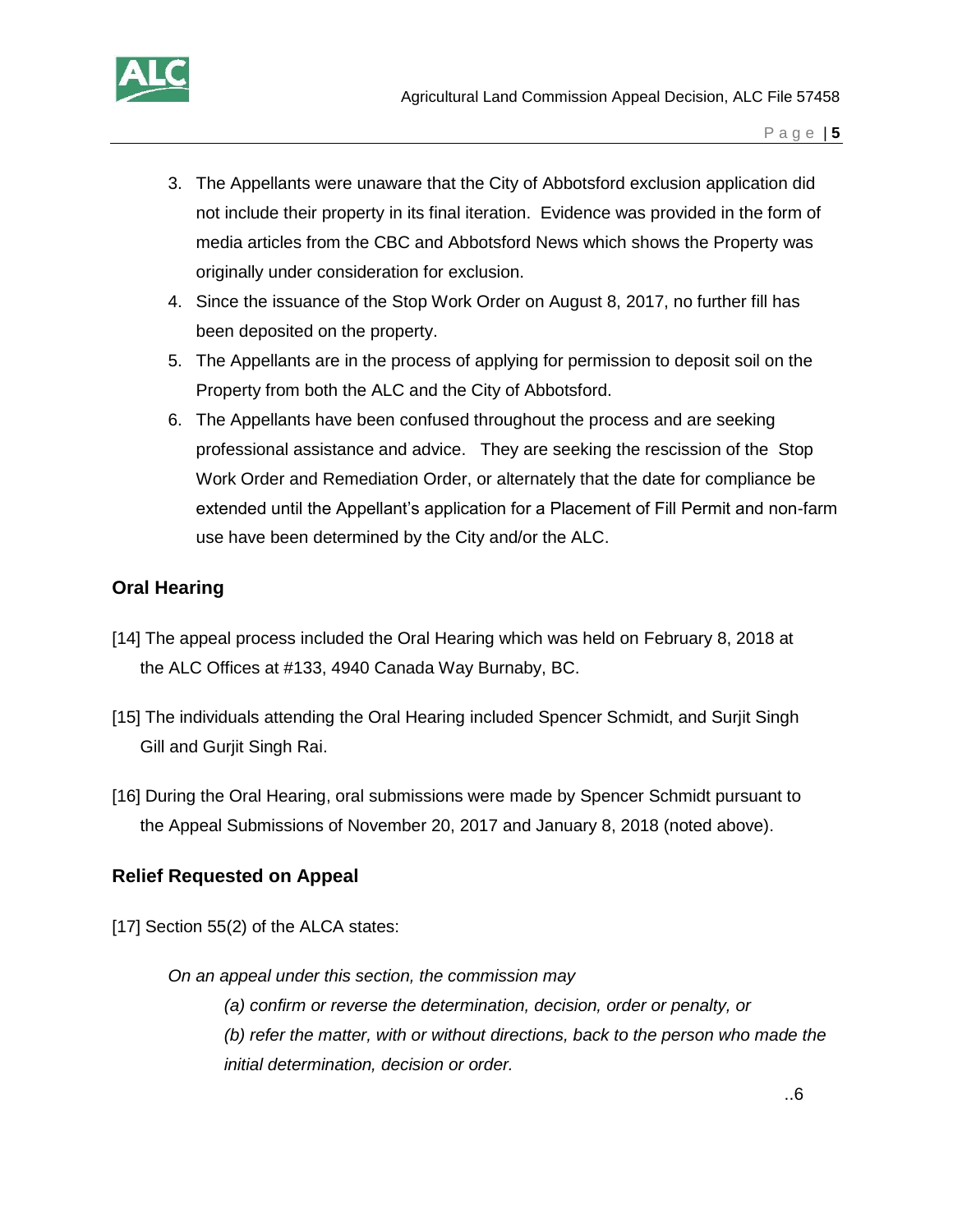

[18] The requests of the Appellant are as follows, as set out in the Appeal Submissions dated November 20, 2017:

*"The Appellant's request that the Remediation Order and the Stop Work Order be rescinded for the above stated reasons. In the alternative, the Appellants request that the remediation date of December 15, 2017 be extended until the Appellants' applications for the Placement of Fill Permit and for non-farm use have been determined. The Appellants reiterate that they will move such applications forward without delay and with professional assistance. "*

# **Appeal Panel's Findings:**

- [19] The Appeal Panel made the following observations and findings as to the claims and statements of the Appellant:
	- 1) The Appellants' lack of knowledge of the status of the Abbotsford Block Exclusion application is not a suitable excuse for depositing fill without a permit. It is the responsibility of the landowners to understand all of the existing and potential land use regulations that affect their property and to act accordingly.
	- 2) The Property is not included in the Abbotsford Block Exclusion application and as such does not have a clouded, or uncertain future with respect to City planning or bylaws.
	- 3) The Appellants are free to make any application they wish on the Property. That said, the Appeal Panel does not believe that it can anticipate or predict with certainty whether an application for non-farm use or fill will be forwarded by the City of Abbotsford for the ALC's review, or whether South Coast Panel of the ALC will approve an application or applications.
	- 4) The Appeal Panel noted that the land has soil capability ratings indicating that a very wide range of crops could be grown on the Property.
	- 5) The Appeal Panel believes the presence of fill on the Property represents a significant erosion of agricultural potential for soil based agriculture.
	- 6) The Appeal Panel finds that the Order to be suitable and appropriate given the soil capability ratings and existing and surrounding lands uses.